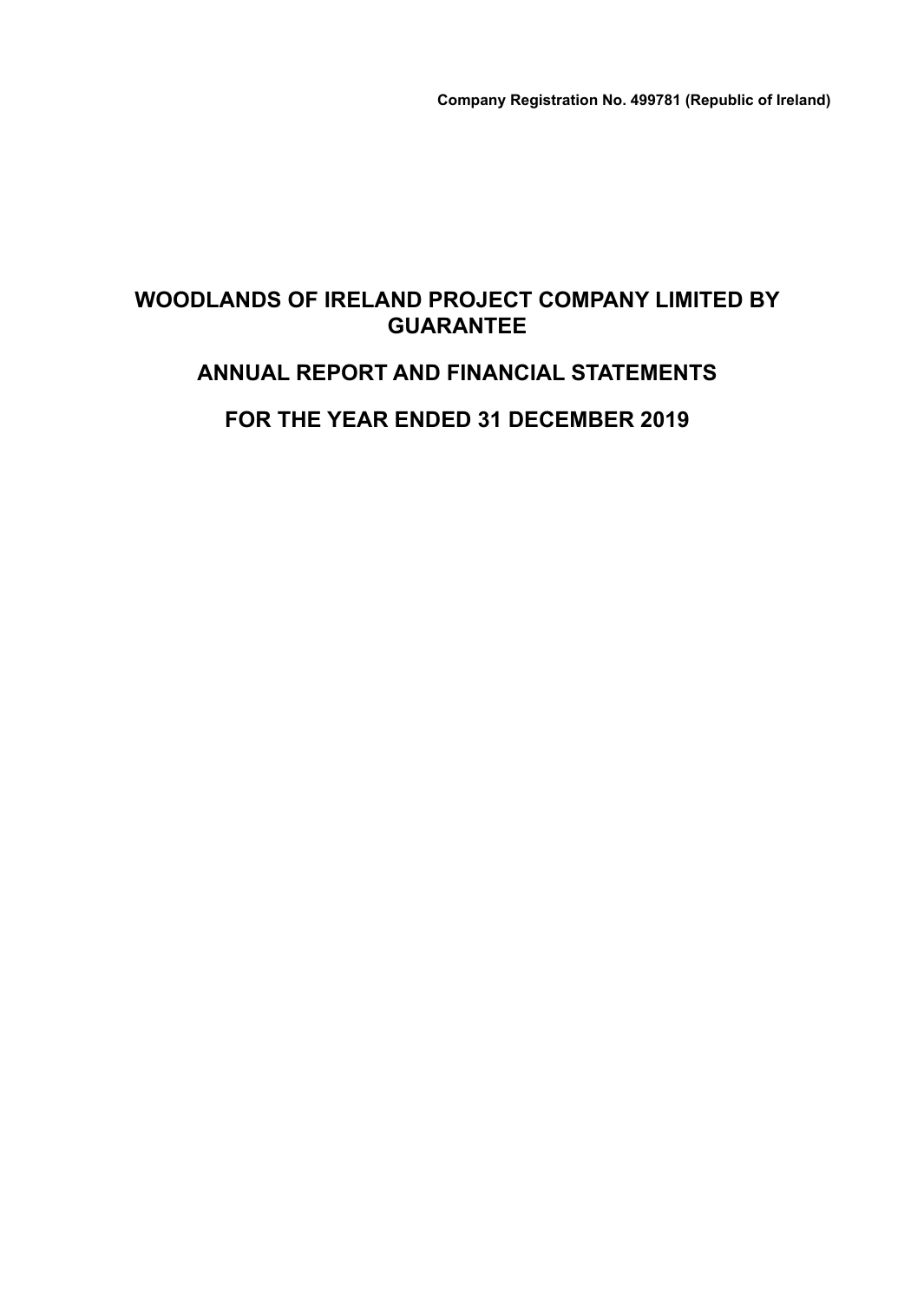## **COMPANY INFORMATION**

| <b>Directors</b>         | Maria Cullen<br>Paddy Purser<br>Michael Wade<br>M Levitina<br><b>Robert Wemyss</b><br>M Heavey<br>Declan Cooke | (Appointed 21 January 2019)<br>(Appointed 21 January 2019)<br>(Appointed 11 November 2019)<br>(Appointed 11 November 2019)<br>(Appointed 11 November 2019)<br>(Appointed 11 November 2019) |
|--------------------------|----------------------------------------------------------------------------------------------------------------|--------------------------------------------------------------------------------------------------------------------------------------------------------------------------------------------|
| <b>Secretary</b>         | Paddy Purser                                                                                                   |                                                                                                                                                                                            |
| <b>Company number</b>    | 499781                                                                                                         |                                                                                                                                                                                            |
| <b>Registered office</b> | Suite 2 Wicklow Enterprise Park<br>The Murrough<br><b>Wicklow Town</b><br>Co. Wicklow                          |                                                                                                                                                                                            |
| <b>Auditor</b>           | <b>HSM</b><br>13 Sussex Street<br>Dun Laoghaire<br>Co. Dublin                                                  |                                                                                                                                                                                            |
| <b>Business address</b>  | Suite 2 Wicklow Enterprise Park<br>The Murrough<br><b>Wicklow Town</b><br>Co. Wicklow                          |                                                                                                                                                                                            |
| <b>Bankers</b>           | Allied Irish Banks plc.<br>7/12 Dame Street<br>Dublin 2                                                        |                                                                                                                                                                                            |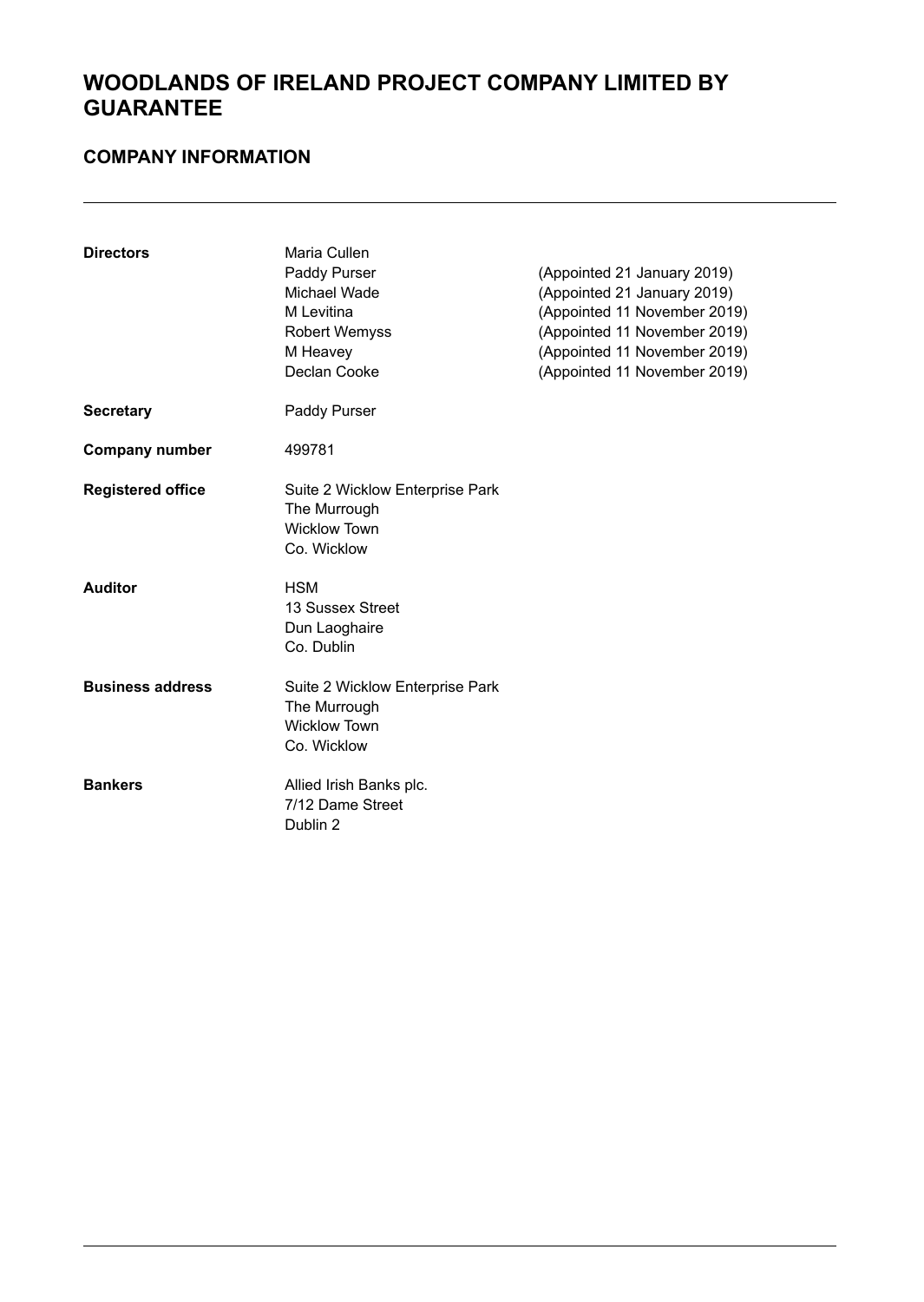## **CONTENTS**

|                                       | Page           |
|---------------------------------------|----------------|
| Directors' report                     | $1 - 2$        |
| Directors' responsibilities statement | 3              |
| Independent auditor's report          | $4 - 6$        |
| Income and expenditure account        | $\overline{7}$ |
| <b>Balance sheet</b>                  | 8              |
| Notes to the financial statements     | $9 - 13$       |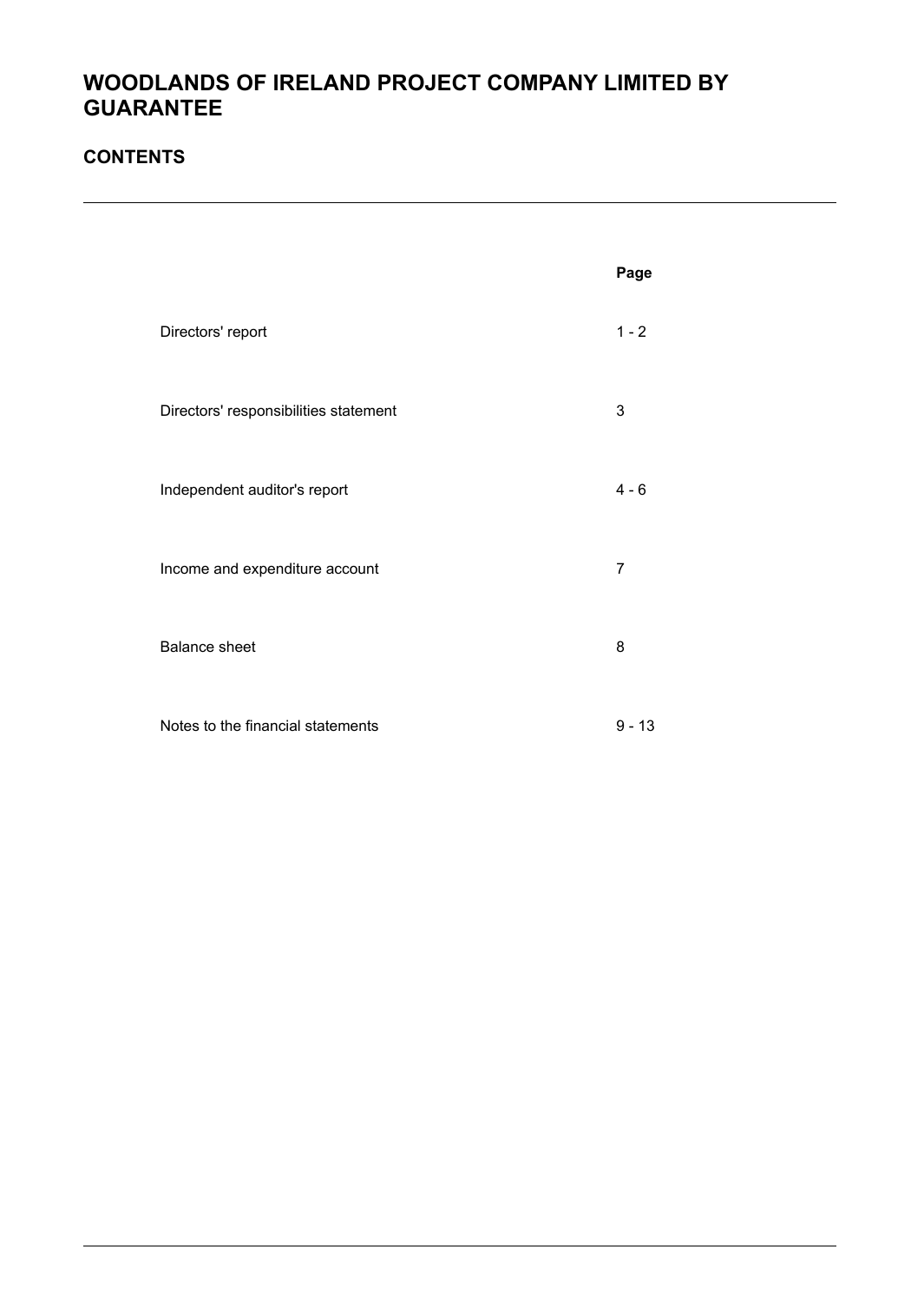# **DIRECTORS' REPORT**

## *FOR THE YEAR ENDED 31 DECEMBER 2019*

The directors present their annual report and financial statements for the year ended 31 December 2019.

## **Principal activities**

Maria Cullen

The principal activity of the company is to generate awareness of native woodlands amongst the general public and to develop management strategies aimed at ensuring their future viability.

#### **Directors and secretary**

The directors who held office during the year and up to the date of signature of the financial statements were as follows:

| 1010110 OUINI         |                              |
|-----------------------|------------------------------|
| <b>Dudley Stewart</b> | (Resigned 21 January 2019)   |
| Hannah Hamilton       | (Resigned 3 December 2019)   |
| Paddy Purser          | (Appointed 21 January 2019)  |
| Michael Wade          | (Appointed 21 January 2019)  |
| M Levitina            | (Appointed 11 November 2019) |
| Robert Wemyss         | (Appointed 11 November 2019) |
| M Heavey              | (Appointed 11 November 2019) |
| Declan Cooke          | (Appointed 11 November 2019) |
|                       |                              |

## **Results and dividends**

The results for the year are set out on page 7.

#### **Supplier payment policy**

The directors acknowledge their responsibility for ensuring compliance, in all material respects, with the provisions of the European Communities (Late Payment in Commercial Transactions) Regulations 2012. Procedures have been implemented to identify the dates upon which invoices fall due for payment and to ensure that payments are made by such dates. Such procedures provide reasonable assurance against material noncompliance with the Regulations. The payment policy during the year under review was to comply with the requirements of the Regulations.

## **Accounting records**

The company's directors are aware of their responsibilities, under sections 281 to 285 of the Companies Act 2014 as to whether in their opinion, the accounting records of the company are sufficient to permit the financial statements to be readily and properly audited and are discharging their responsibility by ensuring that sufficient company resources are available for the task.

The accounting records are held at the company's registered office, Suite 2 Wicklow Enterprise Park The Murrough Wicklow Town Co. Wicklow.

#### **Auditor**

In accordance with the company's articles, a resolution proposing that HSM be reappointed as auditor of the company will be put at a General Meeting.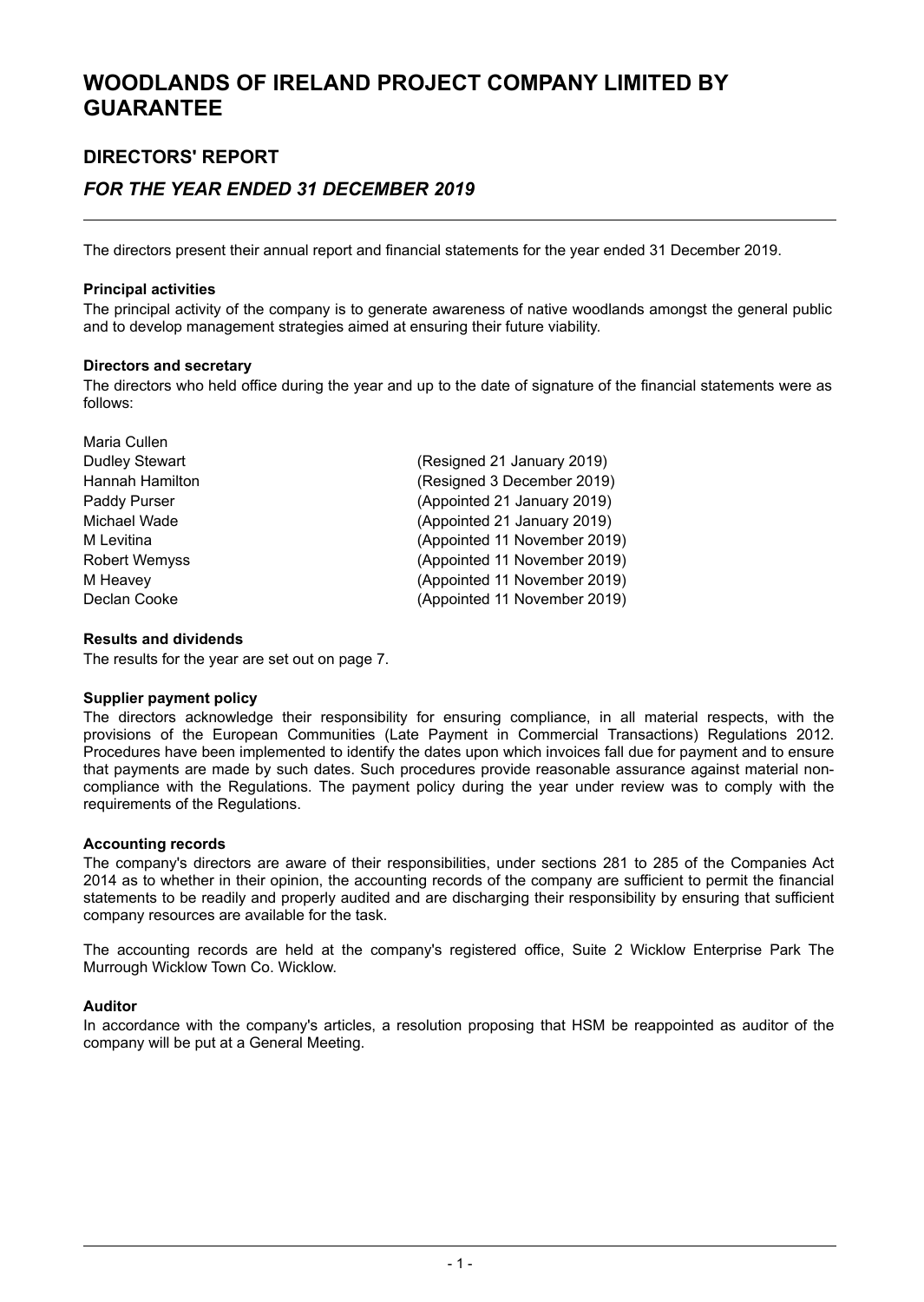## **DIRECTORS' REPORT (CONTINUED)**

## *FOR THE YEAR ENDED 31 DECEMBER 2019*

## **Statement of disclosure to auditor**

Each of the directors in office at the date of approval of this annual report confirms that:

- so far as the director is aware, there is no relevant audit information of which the company's auditor is unaware, and
- the director has taken all the steps that he / she ought to have taken as a director in order to make himself / herself aware of any relevant audit information and to establish that the company's auditor is aware of that information.

This confirmation is given and should be interpreted in accordance with the provisions of section 330 of the Companies Act 2014.

On behalf of the board

Paddy Purser **Declan Cooke Director Director** 25 September 2020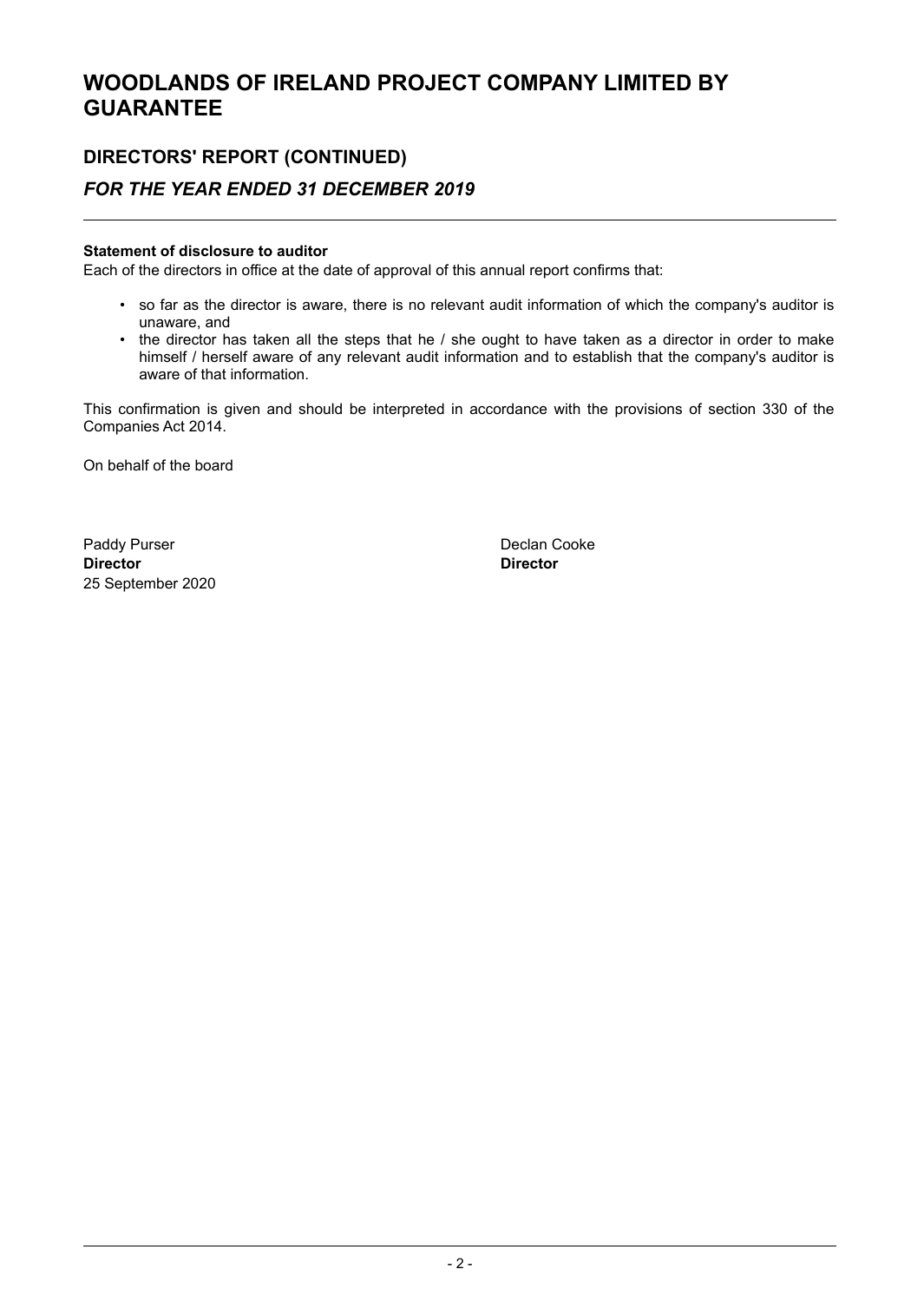# **DIRECTORS' RESPONSIBILITIES STATEMENT** *FOR THE YEAR ENDED 31 DECEMBER 2019*

The directors are responsible for preparing the Directors' Report and the financial statements in accordance with applicable Irish law and regulations.

Irish company law requires the directors to prepare financial statements for each financial year. Under that law, the directors have elected to prepare the financial statements in accordance with Companies Act 2014 and FRS 102 The Financial Reporting Standard applicable in the UK and Republic of Ireland (Generally accepted Accounting Practice in Ireland) issued by the Financial Reporting Council. Under company law, the directors must not approve the financial statements unless they are satisfied that they give a true and fair view of the assets, liabilities and financial position of the company as at the financial year end date and of the surplus or deficit of the company for that financial year and otherwise comply with the Companies Act 2014.

In preparing these financial statements, the directors are required to:

- select suitable accounting policies for the company financial statements and then apply them consistently;
- make judgements and estimates that are reasonable and prudent;
- state whether the financial statements have been prepared in accordance with applicable accounting standards, identify those standards, and note the effect and the reasons for any material departure from those standards; and
- prepare the financial statements on the going concern basis unless it is inappropriate to presume that the company will continue in business.

The directors are responsible for ensuring that the company keeps or causes to be kept adequate accounting records which correctly explain and record the transactions of the company, enable at any time the assets, liabilities, financial position and surplus or deficit of the company to be determined with reasonable accuracy, enable them to ensure that the financial statements and Directors' Report comply with the Companies Act 2014 and enable the financial statements to be audited. They are also responsible for safeguarding the assets of the company and hence for taking reasonable steps for the prevention and detection of fraud and other irregularities.

On behalf of the board

Paddy Purser **Declan Cooke Director Director** 25 September 2020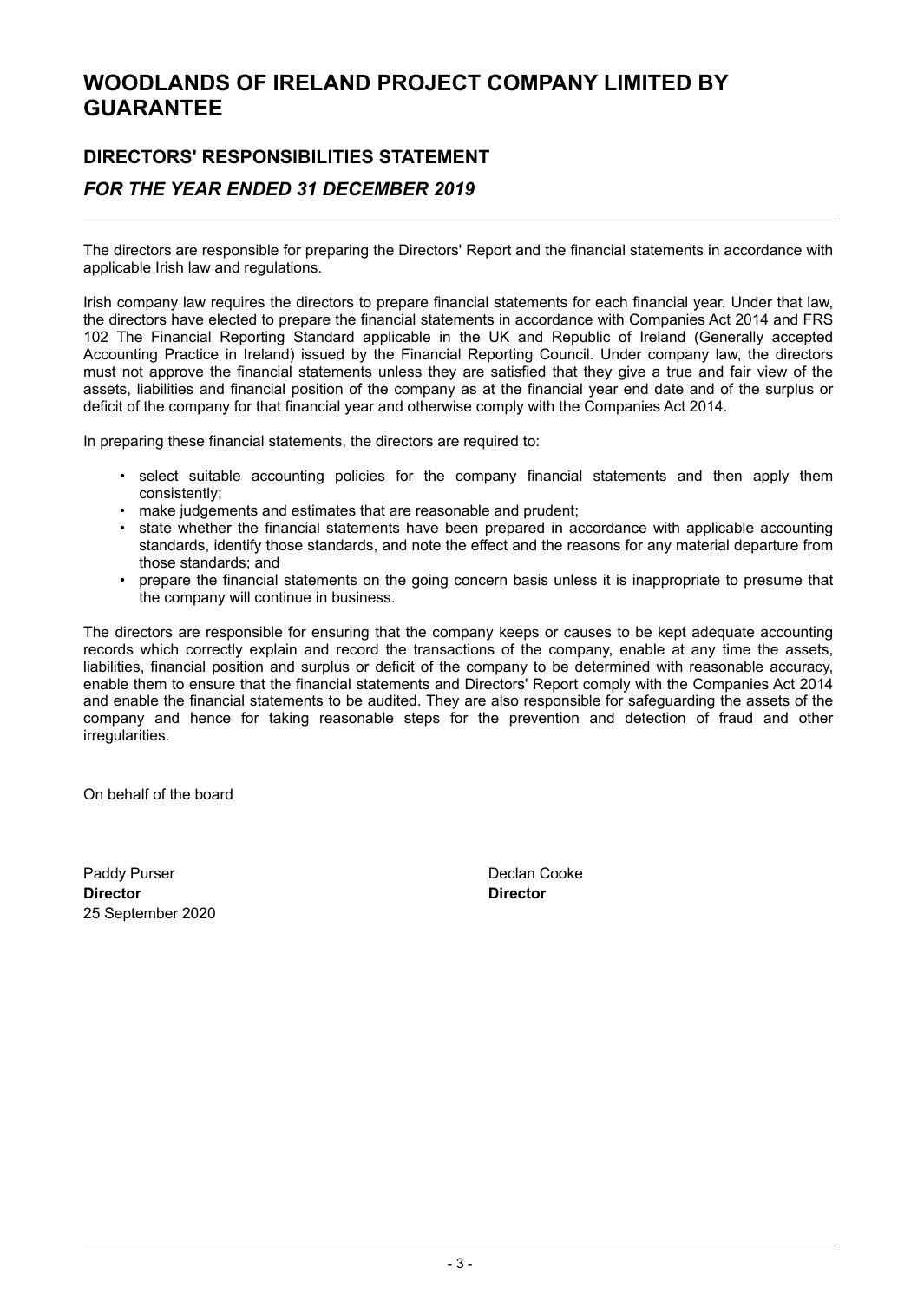## **INDEPENDENT AUDITOR'S REPORT**

## **TO THE MEMBERS OF WOODLANDS OF IRELAND PROJECT COMPANY LIMITED BY GUARANTEE**

## **Opinion**

We have audited the financial statements of Woodlands of Ireland Project Company Limited by Guarantee (the 'company') for the year ended 31 December 2019 which comprise the income and expenditure account, the balance sheet and the related notes. The relevant financial reporting framework that has been applied in their preparation is the Companies Act 2014 and FRS 102 *The Financial Reporting Standard applicable in the UK and Republic of Ireland*.

In our opinion the financial statements:

- give a true and fair view of the state of the company's affairs as at 31 December 2019 and of its surplus for the year then ended;
- have been properly prepared in accordance with FRS 102 The Financial Reporting Standard applicable in the UK and Republic of Ireland; and
- have been prepared in accordance with the requirements of the Companies Act 2014.

## **Basis for opinion**

We conducted our audit in accordance with International Standards on Auditing (Ireland) (ISAs (Ireland)) and applicable law. Our responsibilities under those standards are further described in the Auditor's *responsibilities for the audit of the financial statements* section of our report. We are independent of the company in accordance with the ethical requirements that are relevant to our audit of financial statements in Ireland, including the Ethical Standard issued by the Irish Auditing and Accounting Supervisory Authority (IAASA), and the provisions available for small entities, in the circumstances set out in note 9 to the financial statements, and we have fulfilled our other ethical responsibilities in accordance with these requirements.

We believe that the audit evidence we have obtained is sufficient and appropriate to provide a basis for our opinion.

#### **Conclusions relating to going concern**

We have nothing to report in respect of the following matters in relation to which the ISAs (Ireland) require us to report to you where:

- the directors' use of the going concern basis of accounting in the preparation of the financial statements is not appropriate; or
- the directors have not disclosed in the financial statements any identified material uncertainties that may cast significant doubt about the company's ability to continue to adopt the going concern basis of accounting for a period of at least twelve months from the date when the financial statements are authorised for issue.

## **Other information**

The directors are responsible for the other information. The other information comprises the information included in the annual report, other than the financial statements and our auditor's report thereon. Our opinion on the financial statements does not cover the other information and, except to the extent otherwise explicitly stated in our report, we do not express any form of assurance conclusion thereon.

In connection with our audit of the financial statements, our responsibility is to read the other information and, in doing so, consider whether the other information is materially inconsistent with the financial statements or our knowledge obtained in the audit or otherwise appears to be materially misstated. If we identify such material inconsistencies or apparent material misstatements, we are required to determine whether there is a material misstatement in the financial statements or a material misstatement of the other information. If, based on the work we have performed, we conclude that there is a material misstatement of this other information, we are required to report that fact.

We have nothing to report in this regard.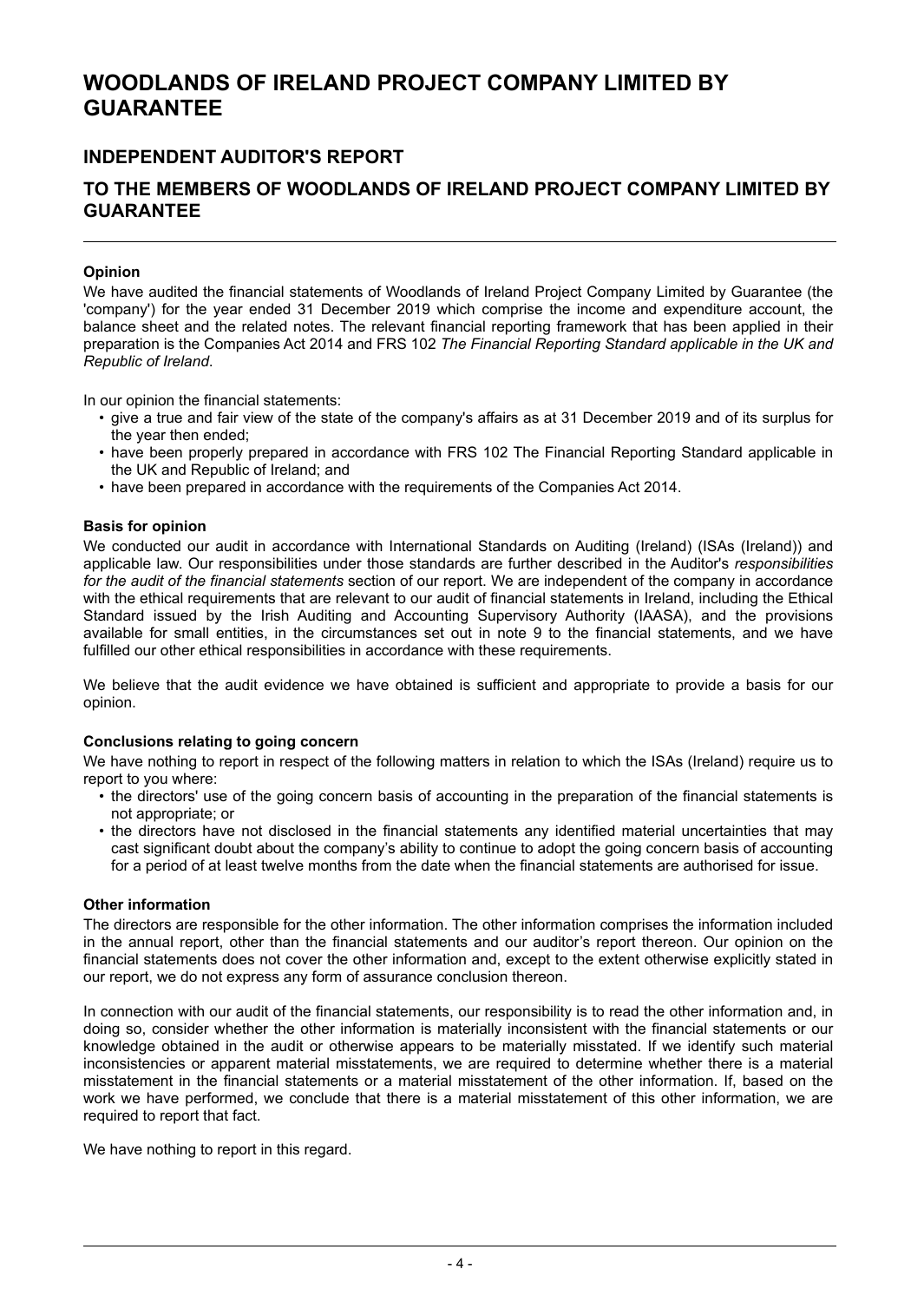## **INDEPENDENT AUDITOR'S REPORT (CONTINUED)**

## **TO THE MEMBERS OF WOODLANDS OF IRELAND PROJECT COMPANY LIMITED BY GUARANTEE**

## **Opinions on other matters prescribed by the Companies Act 2014**

Based solely on the work undertaken in the course of the audit, we report that in our opinion:

- the information given in the directors' report is consistent with the financial statements; and
- the directors' report has been prepared in accordance with applicable legal requirements.

We have obtained all the information and explanations which we consider necessary for the purposes of our audit.

In our opinion the accounting records of the company were sufficient to permit the financial statements to be readily and properly audited, and the financial statements are in agreement with the accounting records.

## **Matters on which we are required to report by exception**

Based on the knowledge and understanding of the company and its environment obtained in the course of the audit, we have not identified any material misstatements in the directors' report.

We have nothing to report in respect of our obligation under the Companies Act 2014 to report to you if, in our opinion, the disclosures of directors' remuneration and transactions specified by sections 305 to 312 of the Act are not made.

## **Responsibilities of directors for the financial statements**

As explained more fully in the directors' responsibilities statement, the directors are responsible for the preparation of the financial statements and for being satisfied that they give a true and fair view, and for such internal control as the directors determine is necessary to enable the preparation of financial statements that are free from material misstatement, whether due to fraud or error.

In preparing the financial statements, the directors are responsible for assessing the company's ability to continue as a going concern, disclosing, as applicable, matters related to going concern and using the going concern basis of accounting unless the directors either intend to liquidate the company or to cease operations, or have no realistic alternative but to do so.

#### **Auditor's responsibilities for the audit of the financial statements**

Our objectives are to obtain reasonable assurance about whether the financial statements as a whole are free from material misstatement, whether due to fraud or error, and to issue an auditor's report that includes our opinion. Reasonable assurance is a high level of assurance, but is not a guarantee that an audit conducted in accordance with ISAs (Ireland) will always detect a material misstatement when it exists. Misstatements can arise from fraud or error and are considered material if, individually or in the aggregate, they could reasonably be expected to influence the economic decisions of users taken on the basis of these financial statements.

A further description of our responsibilities for the audit of the financial statements is located on the IAASA's website at: http://www.iaasa.ie/Publications/Auditing-standards/International-Standards-on-Auditing-for-use-in-Ire/International-Standards-on-Auditing-(Ireland)/ISA-700-(Ireland). This description forms part of our auditor's report.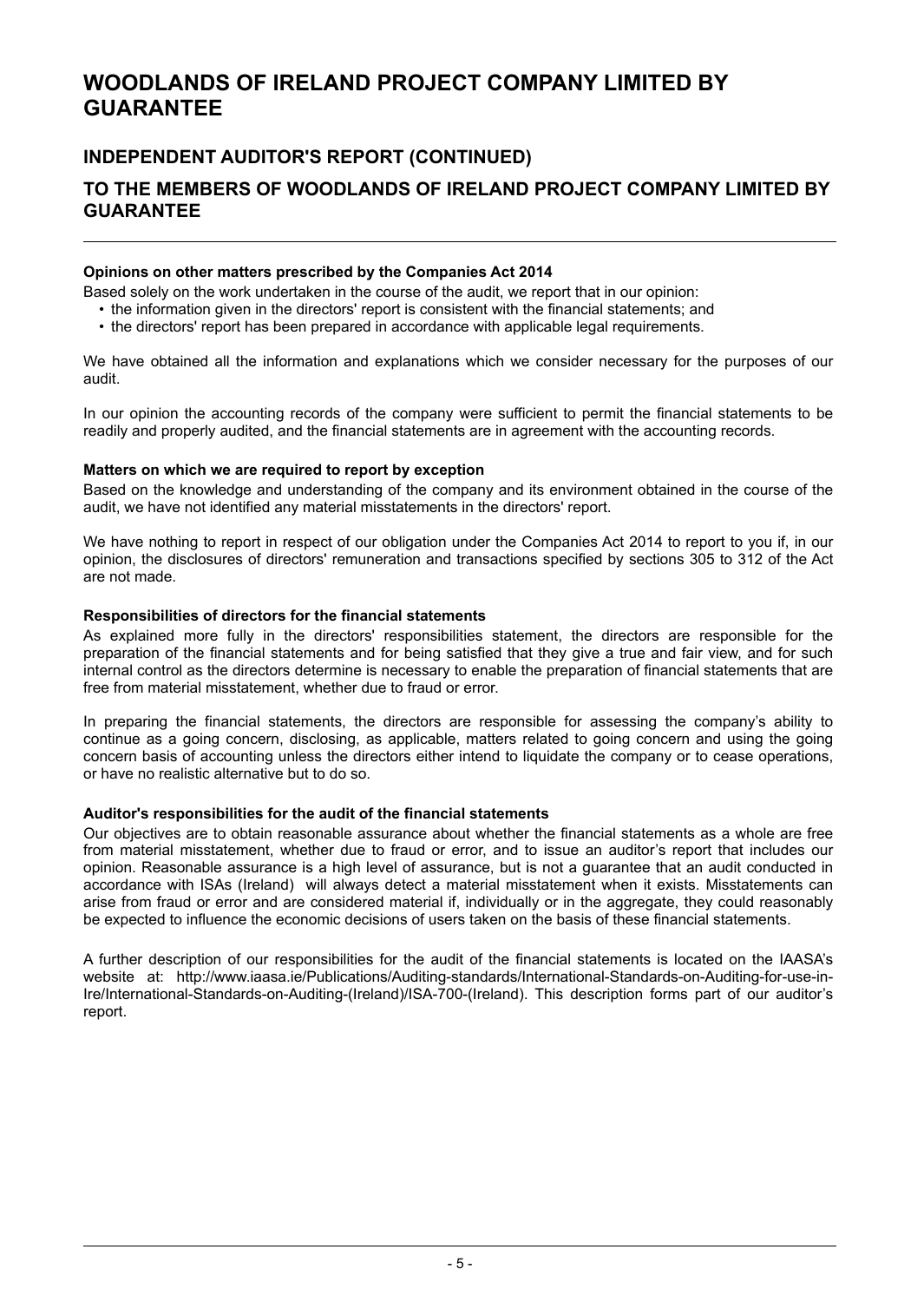## **INDEPENDENT AUDITOR'S REPORT (CONTINUED)**

## **TO THE MEMBERS OF WOODLANDS OF IRELAND PROJECT COMPANY LIMITED BY GUARANTEE**

## **The purpose of our audit work and to whom we owe our responsibilities**

This report is made solely to the company's members, as a body, in accordance with section 391 of the Companies Act 2014. Our audit work has been undertaken so that we might state to the company's members those matters we are required to state to them in an auditor's report and for no other purpose. To the fullest extent permitted by law, we do not accept or assume responsibility to anyone other than the company and the company's members as a body, for our audit work, for this report, or for the opinions we have formed.

**Eoin Hodkinson for and on behalf of** 25 September 2020 **HSM Chartered Accountants Statutory Audit Firm**

13 Sussex Street Dun Laoghaire Co. Dublin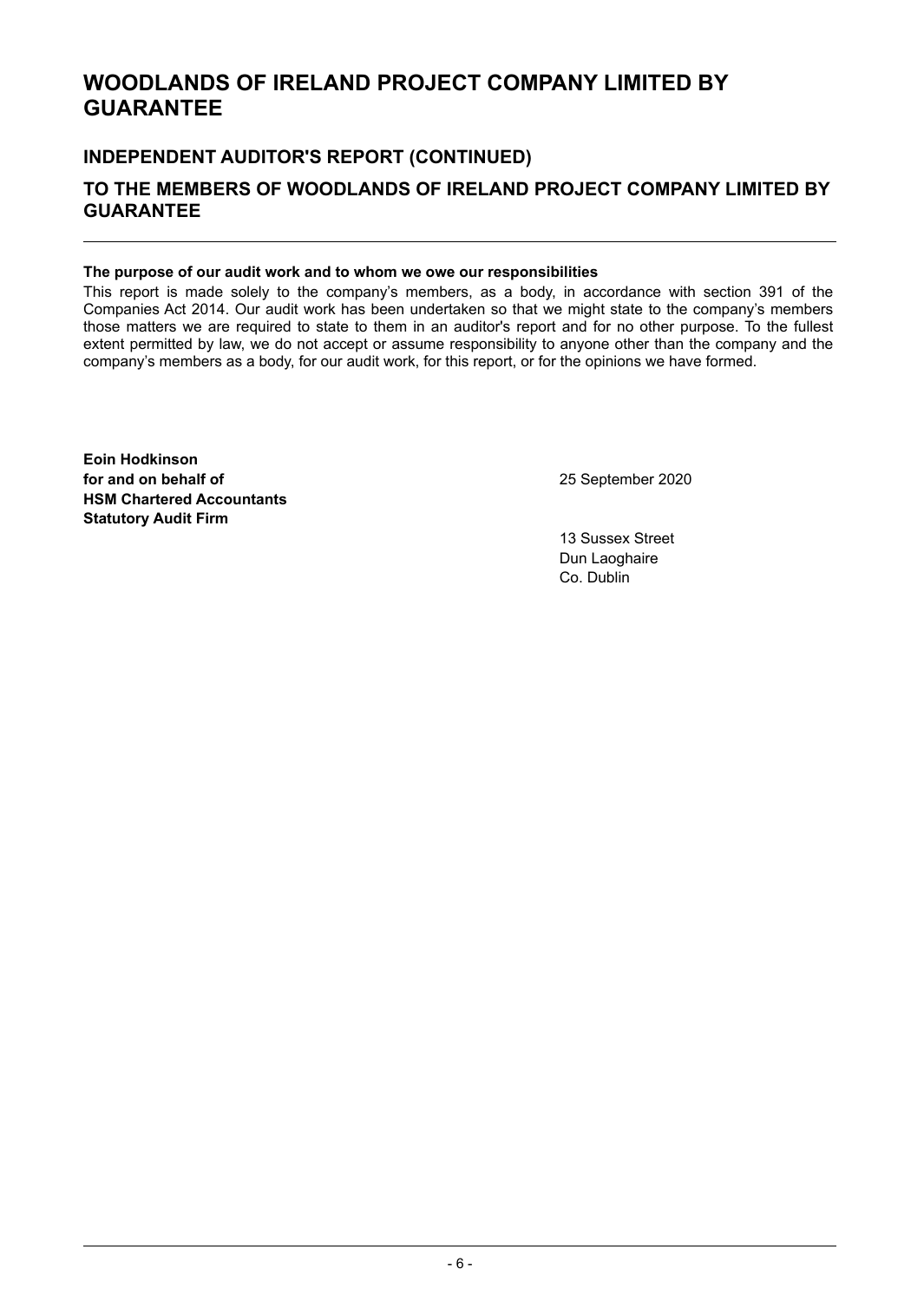# **INCOME AND EXPENDITURE ACCOUNT** *FOR THE YEAR ENDED 31 DECEMBER 2019*

|                                          |              | 2019       | 2018      |
|------------------------------------------|--------------|------------|-----------|
|                                          | <b>Notes</b> | €          | €         |
| <b>Income</b>                            |              | 128,400    | 109,163   |
| Administrative expenses                  |              | (123, 319) | (113,091) |
| Surplus/(deficit) before taxation        |              | 5,081      | (3,928)   |
| Tax on surplus/(deficit)                 |              | ۰          | ۰         |
| Surplus/(deficit) for the financial year |              | 5,081      | (3,928)   |
|                                          |              |            |           |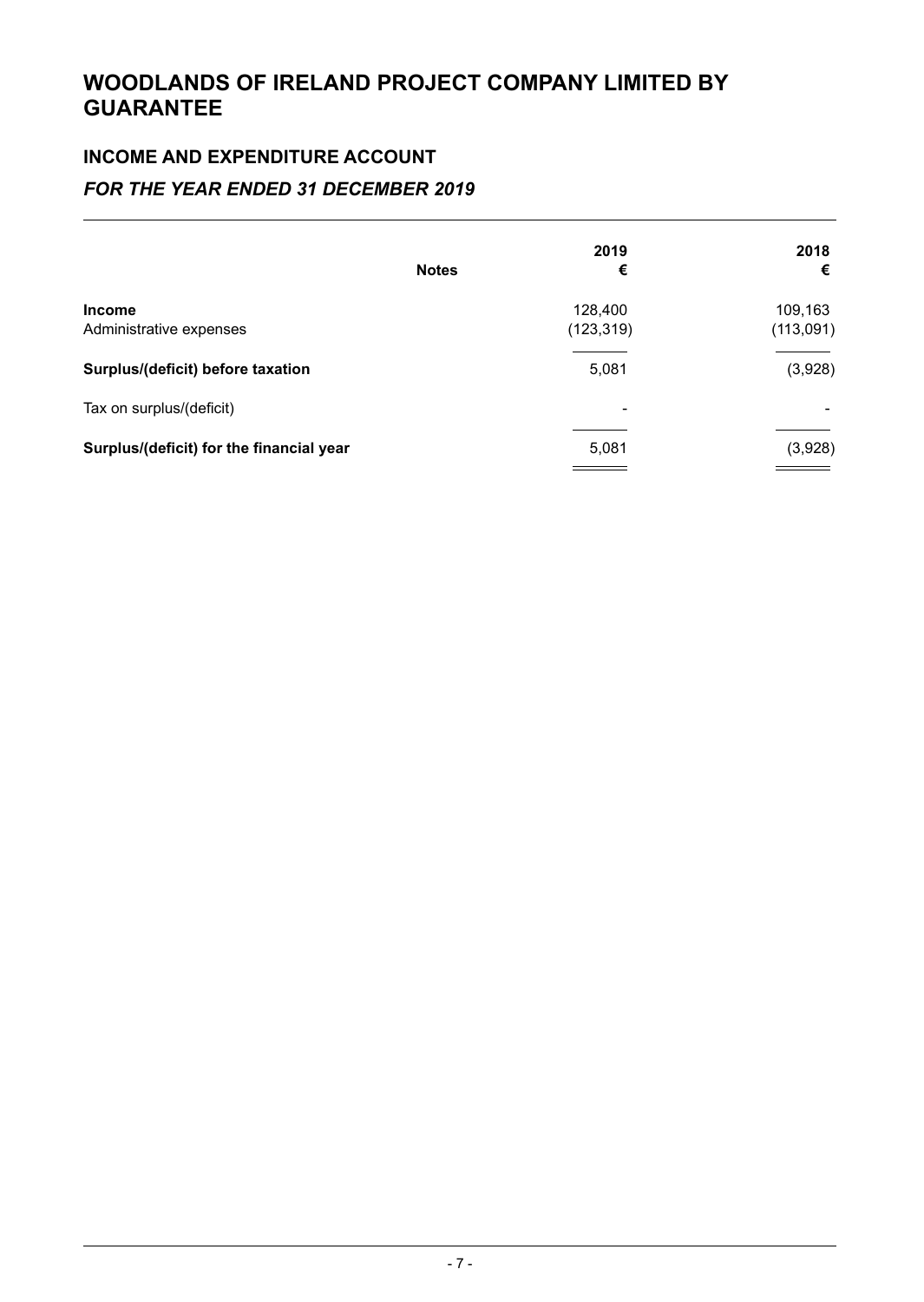## **BALANCE SHEET**

## *AS AT 31 DECEMBER 2019*

|                                                   |              | 2019     |         | 2018      |         |
|---------------------------------------------------|--------------|----------|---------|-----------|---------|
|                                                   | <b>Notes</b> | €        | €       | €         | €       |
| <b>Fixed assets</b>                               |              |          |         |           |         |
| Tangible assets                                   | 3            |          | 590     |           | 1,179   |
| <b>Financial assets</b>                           | 4            |          | 3,000   |           | 3,000   |
|                                                   |              |          | 3,590   |           | 4,179   |
| <b>Current assets</b>                             |              |          |         |           |         |
| <b>Debtors</b>                                    | 5            | 840      |         | 7,440     |         |
| Cash at bank and in hand                          |              | 151,249  |         | 140,881   |         |
|                                                   |              | 152,089  |         | 148,321   |         |
| Creditors: amounts falling due within<br>one year | 6            | (11,520) |         | (13, 422) |         |
| <b>Net current assets</b>                         |              |          | 140,569 |           | 134,899 |
| <b>Total assets less current liabilities</b>      |              |          | 144,159 |           | 139,078 |
|                                                   |              |          |         |           |         |
| <b>Reserves</b>                                   |              |          |         |           |         |
| Income and expenditure account                    | 8            |          | 144,159 |           | 139,078 |

These financial statements have been prepared in accordance with the provisions applicable to companies subject to the small companies' regime and in accordance with Financial Reporting Statement 102 'The Financial Statement Reporting Standard applicable in the UK and Republic of Ireland'.

The financial statements were approved by the board of directors and authorised for issue on 25 September 2020 and are signed on its behalf by:

Paddy Purser **Declan Cooke Director Director**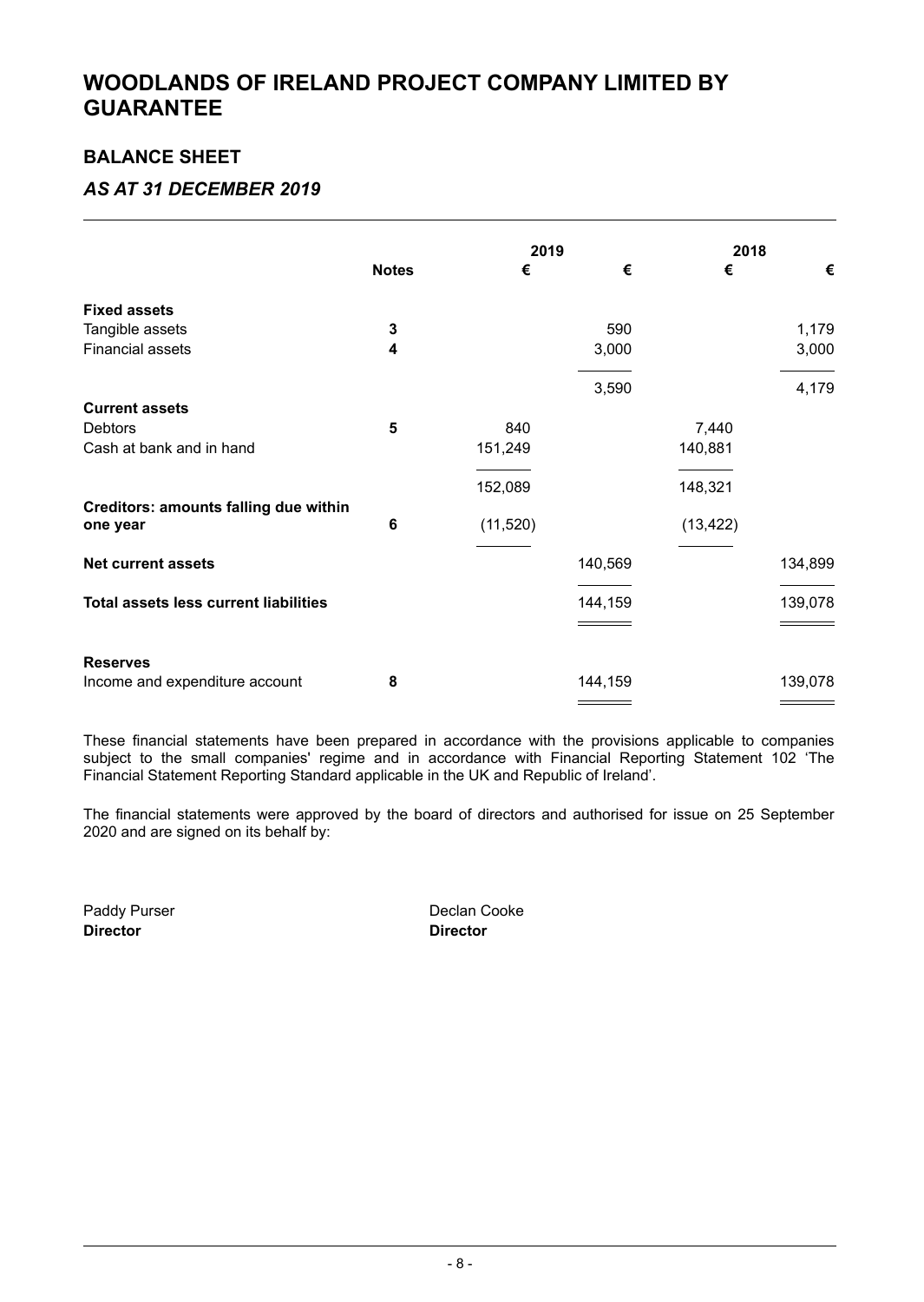# **NOTES TO THE FINANCIAL STATEMENTS** *FOR THE YEAR ENDED 31 DECEMBER 2019*

## **1 Accounting policies**

#### **Company information**

Woodlands of Ireland Project Company Limited by Guarantee is a limited company domiciled and incorporated in Republic of Ireland. The registered office is Suite 2 Wicklow Enterprise Park, The Murrough, Wicklow Town, Co. Wicklow and it's company registration number is 499781.

## **1.1 Accounting convention**

These financial statements have been prepared in accordance with FRS 102 "The Financial Reporting Standard applicable in the UK and Republic of Ireland" ("FRS 102"), as adapted by Section 1A of FRS 102, and the requirements of the Companies Act 2014.

The financial statements are prepared in euros, which is the functional currency of the company. Monetary amounts in these financial statements are rounded to the nearest €.

The financial statements have been prepared under the historical cost convention, modified to include the revaluation of freehold properties and to include investment properties and certain financial instruments at fair value. The principal accounting policies adopted are set out below.

#### **1.2 Income and expenditure**

Income and expenses are included in the financial statements as they become receivable or due.

Expenses include VAT where applicable as the company cannot reclaim it.

#### **1.3 Tangible fixed assets**

Tangible fixed assets are initially measured at cost and subsequently measured at cost or valuation, net of depreciation and any impairment losses.

Depreciation is recognised so as to write off the cost or valuation of assets less their residual values over their useful lives on the following bases:

Fixtures and fittings

The gain or loss arising on the disposal of an asset is determined as the difference between the sale proceeds and the carrying value of the asset, and is credited or charged to surplus or deficit.

#### **1.4 Impairment of fixed assets**

At each reporting period end date, the company reviews the carrying amounts of its tangible assets to determine whether there is any indication that those assets have suffered an impairment loss. If any such indication exists, the recoverable amount of the asset is estimated in order to determine the extent of the impairment loss (if any). Where it is not possible to estimate the recoverable amount of an individual asset, the company estimates the recoverable amount of the cash-generating unit to which the asset belongs.

Recoverable amount is the higher of fair value less costs to sell and value in use. In assessing value in use, the estimated future cash flows are discounted to their present value using a pre-tax discount rate that reflects current market assessments of the time value of money and the risks specific to the asset for which the estimates of future cash flows have not been adjusted.

If the recoverable amount of an asset (or cash-generating unit) is estimated to be less than its carrying amount, the carrying amount of the asset (or cash-generating unit) is reduced to its recoverable amount. An impairment loss is recognised immediately in surplus or deficit, unless the relevant asset is carried at a revalued amount, in which case the impairment loss is treated as a revaluation decrease.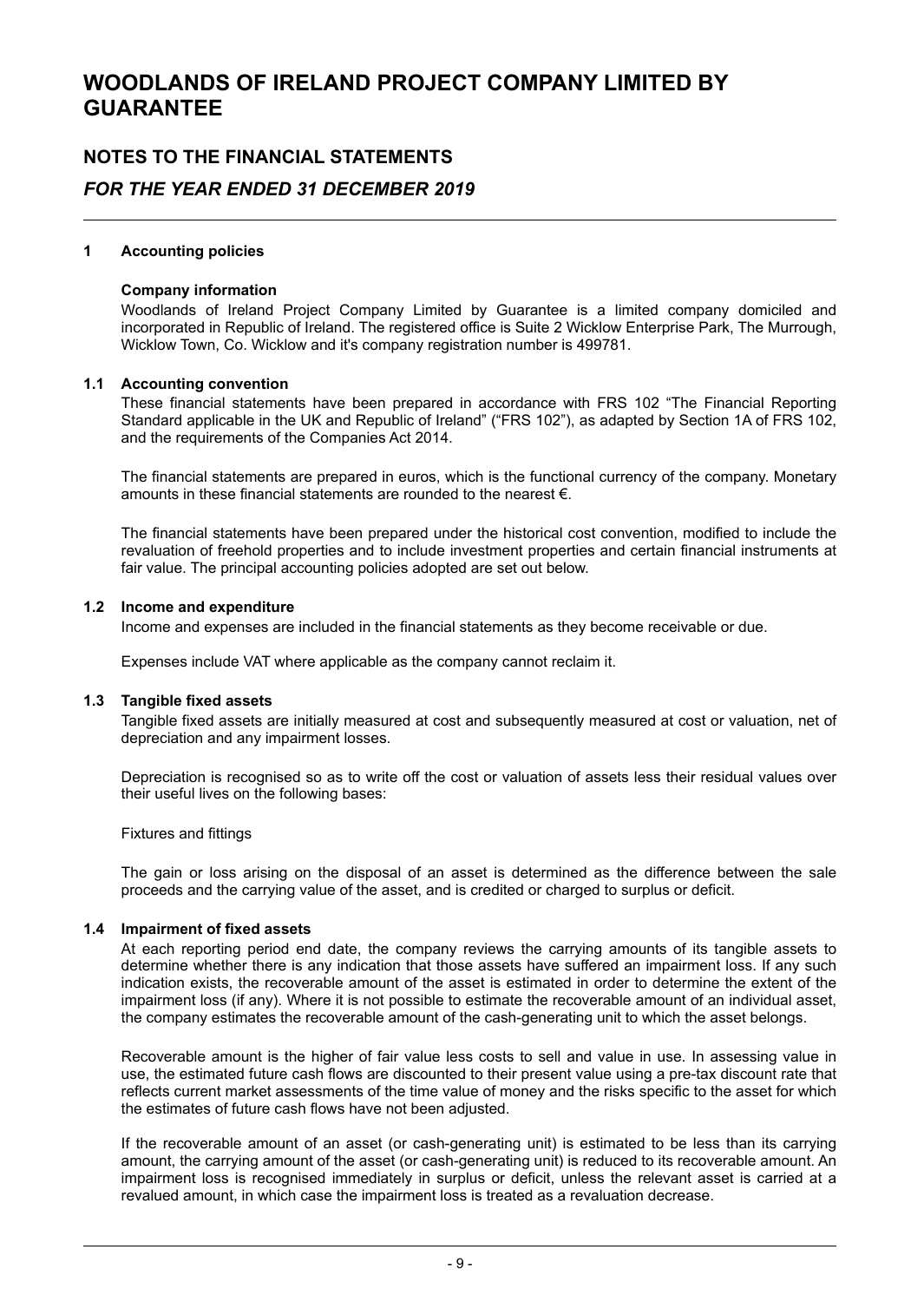# **NOTES TO THE FINANCIAL STATEMENTS (CONTINUED)** *FOR THE YEAR ENDED 31 DECEMBER 2019*

## **1 Accounting policies (Continued)**

Recognised impairment losses are reversed if, and only if, the reasons for the impairment loss have ceased to apply. Where an impairment loss subsequently reverses, the carrying amount of the asset (or cash-generating unit) is increased to the revised estimate of its recoverable amount, but so that the increased carrying amount does not exceed the carrying amount that would have been determined had no impairment loss been recognised for the asset (or cash-generating unit) in prior years. A reversal of an impairment loss is recognised immediately in surplus or deficit, unless the relevant asset is carried at a revalued amount, in which case the reversal of the impairment loss is treated as a revaluation increase.

## **1.5 Cash at bank and in hand**

Cash at bank and in hand are basic financial assets and include cash in hand, deposits held at call with banks, other short-term liquid investments with original maturities of three months or less, and bank overdrafts. Bank overdrafts are shown within borrowings in current liabilities.

## **1.6 Financial instruments**

The company has elected to apply the provisions of Section 11 'Basic Financial Instruments' and Section 12 'Other Financial Instruments Issues' of FRS 102 to all of its financial instruments.

Financial instruments are recognised in the company's balance sheet when the company becomes party to the contractual provisions of the instrument.

Financial assets and liabilities are offset, with the net amounts presented in the financial statements, when there is a legally enforceable right to set off the recognised amounts and there is an intention to settle on a net basis or to realise the asset and settle the liability simultaneously.

#### *Basic financial assets*

Basic financial assets, which include debtors and cash and bank balances, are initially measured at transaction price including transaction costs and are subsequently carried at amortised cost using the effective interest method unless the arrangement constitutes a financing transaction, where the transaction is measured at the present value of the future receipts discounted at a market rate of interest. Financial assets classified as receivable within one year are not amortised.

#### *Classification of financial liabilities*

Financial liabilities and equity instruments are classified according to the substance of the contractual arrangements entered into. An equity instrument is any contract that evidences a residual interest in the assets of the company after deducting all of its liabilities.

#### *Basic financial liabilities*

Basic financial liabilities, including creditors, bank loans, loans from fellow group companies and preference shares that are classified as debt, are initially recognised at transaction price unless the arrangement constitutes a financing transaction, where the debt instrument is measured at the present value of the future payments discounted at a market rate of interest. Financial liabilities classified as payable within one year are not amortised.

Debt instruments are subsequently carried at amortised cost, using the effective interest rate method.

Trade creditors are obligations to pay for goods or services that have been acquired in the ordinary course of business from suppliers. Amounts payable are classified as current liabilities if payment is due within one year or less. If not, they are presented as non-current liabilities. Trade creditors are recognised initially at transaction price and subsequently measured at amortised cost using the effective interest method.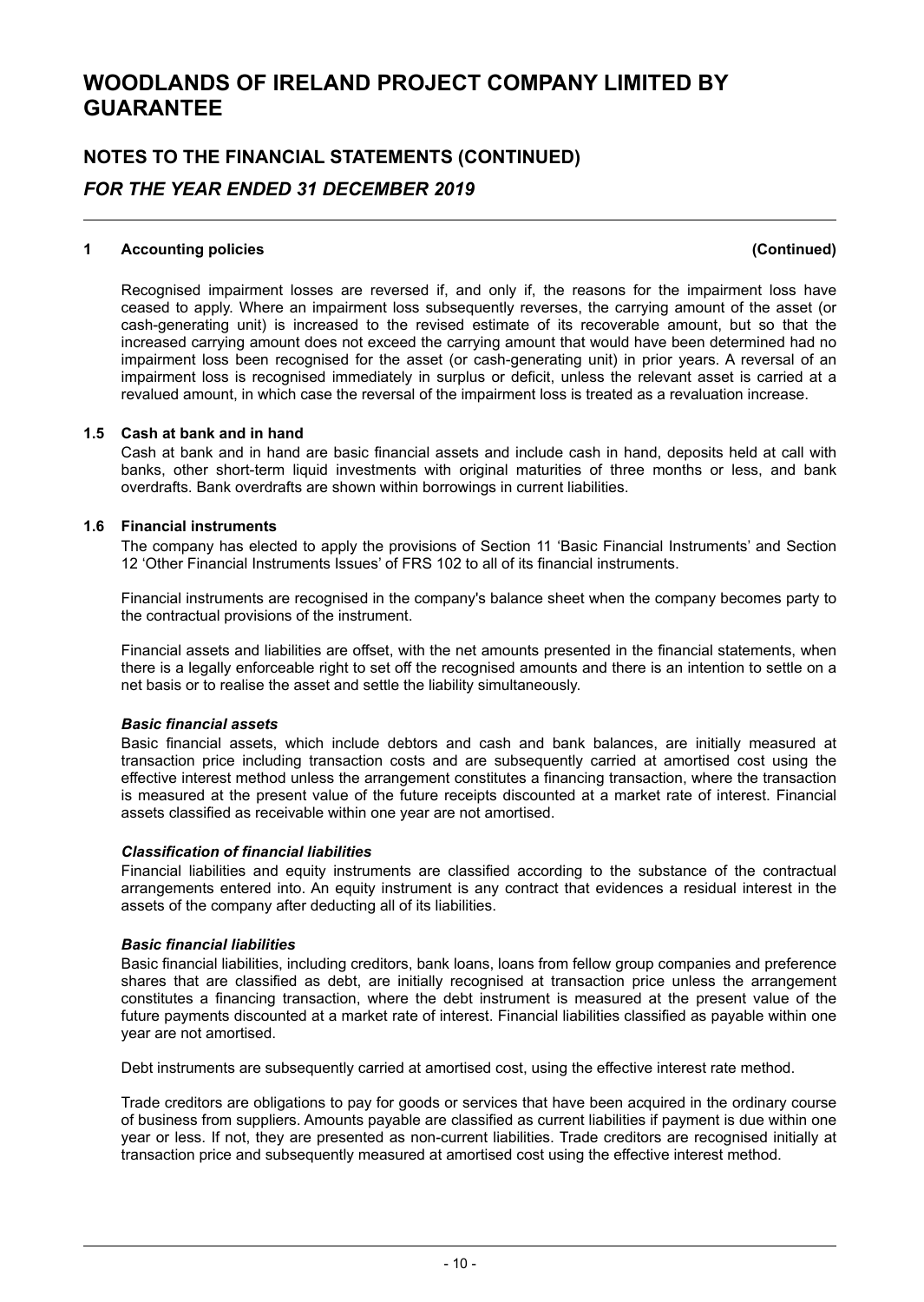# **NOTES TO THE FINANCIAL STATEMENTS (CONTINUED)** *FOR THE YEAR ENDED 31 DECEMBER 2019*

## **1 Accounting policies (Continued)**

## **1.7 Taxation**

The company has obtained exemption from the Revenue Commissioners in respect of corporation tax, it being a company not carrying on a business for the purposes of making a profit. DIRT tax is payable on any interest income received in excess of €32.

## **1.8 Employee benefits**

The costs of short-term employee benefits are recognised as a liability and an expense, unless those costs are required to be recognised as part of the cost of stock or fixed assets.

The cost of any unused holiday entitlement is recognised in the period in which the employee's services are received.

Termination benefits are recognised immediately as an expense when the company is demonstrably committed to terminate the employment of an employee or to provide termination benefits.

## **2 Employees**

The average monthly number of persons (including directors) employed by the company during the year was 1 (2018 - 1).

## **3 Tangible fixed assets**

|       | <b>Fixtures and fittings</b> |
|-------|------------------------------|
|       | €                            |
|       | 3,226                        |
|       |                              |
|       | 2,047                        |
|       | 589                          |
|       | 2,636                        |
|       |                              |
|       | 590                          |
|       |                              |
|       | 1,179                        |
|       |                              |
|       |                              |
| 2019  | 2018                         |
| €     | €                            |
| 3,000 | 3,000                        |
|       |                              |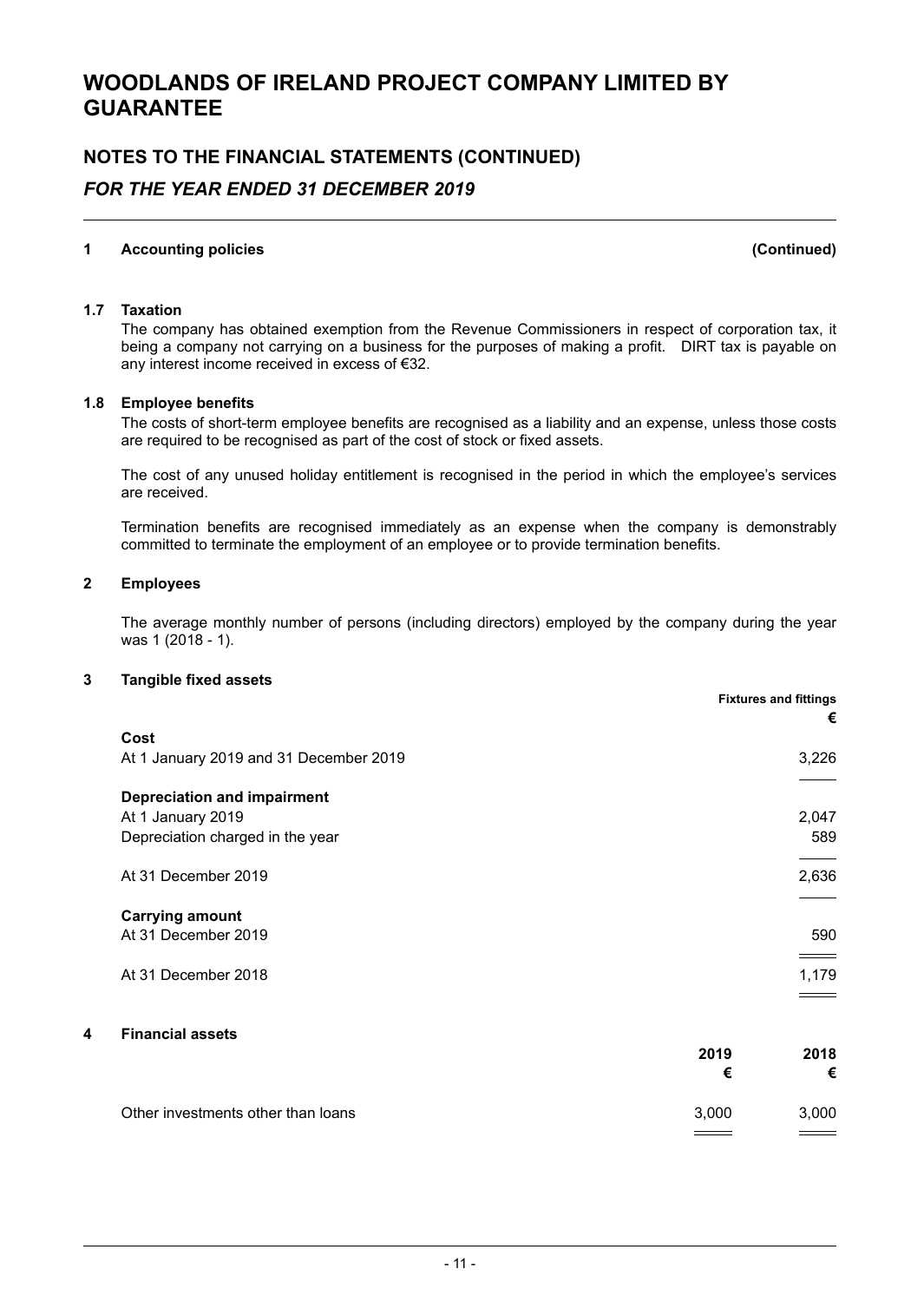# **NOTES TO THE FINANCIAL STATEMENTS (CONTINUED)** *FOR THE YEAR ENDED 31 DECEMBER 2019*

| 4 | <b>Financial assets</b>                            |           | (Continued)                               |
|---|----------------------------------------------------|-----------|-------------------------------------------|
|   | Movements in fixed asset investments               |           | <b>Investments</b><br>other than<br>loans |
|   | <b>Cost or valuation</b>                           |           | €                                         |
|   | At 1 January 2019 & 31 December 2019               |           | 3,000                                     |
|   | <b>Carrying amount</b>                             |           |                                           |
|   | At 31 December 2019                                |           | 3,000                                     |
|   | At 31 December 2018                                |           | 3,000                                     |
| 5 | <b>Debtors</b>                                     |           |                                           |
|   | Amounts falling due within one year:               | 2019<br>€ | 2018<br>€                                 |
|   | Service charges due                                |           | 7,240                                     |
|   | Other debtors                                      | 640       |                                           |
|   | Prepayments                                        | 200       | 200                                       |
|   |                                                    | 840       | 7,440                                     |
| 6 | Creditors: amounts falling due within one year     |           |                                           |
|   |                                                    | 2019      | 2018                                      |
|   |                                                    | €         | €                                         |
|   | Other creditors including tax and social insurance | 8,363     | 7,729                                     |
|   | Accruals                                           | 3,157     | 5,693                                     |
|   |                                                    | 11,520    | 13,422                                    |
|   |                                                    |           |                                           |

## **7 Members' liability**

The company is limited by guarantee, not having a share capital and consequently the liability of members is limited, subject to an undertaking by each member to contribute to the net assets or liabilities of the company on winding up such amounts as may be required not exceeding €1.

## **8 Income and expenditure account**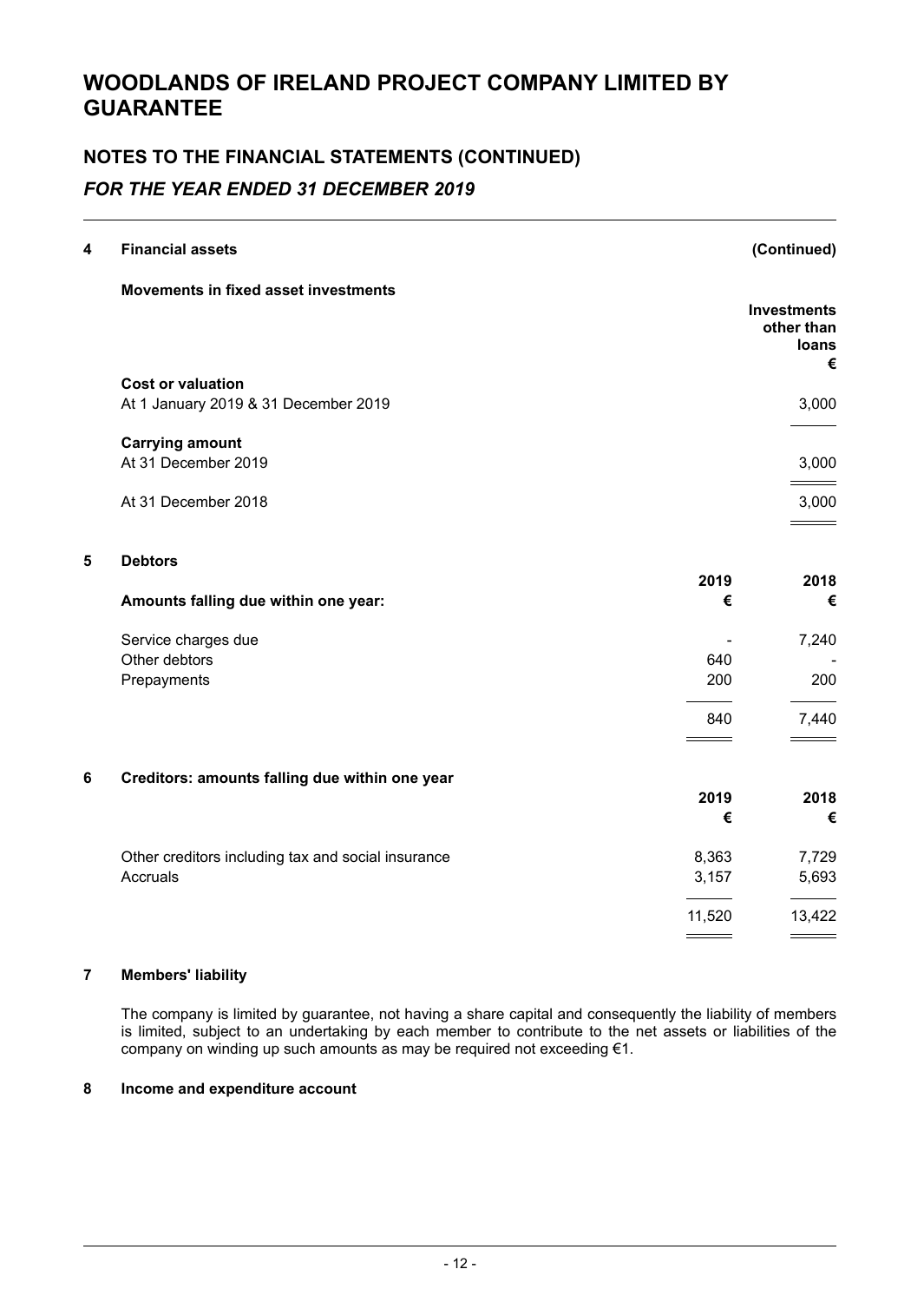# **NOTES TO THE FINANCIAL STATEMENTS (CONTINUED)** *FOR THE YEAR ENDED 31 DECEMBER 2019*

| 8 | Income and expenditure account |         | (Continued) |
|---|--------------------------------|---------|-------------|
|   |                                | 2019    | 2018        |
|   |                                | €       | €           |
|   | At the beginning of the year   | 139,078 | 143,006     |
|   | Surplus/(deficit) for the year | 5,081   | (3,928)     |
|   | At the end of the year         | 144,159 | 139,078     |
|   |                                |         |             |

## **9 Non-audit services provided by auditor**

In common with many businesses of our size and nature we use our auditor to assist with the preparation of the financial statements.

## **10 Approval of financial statements**

The directors approved the financial statements on the 25 September 2020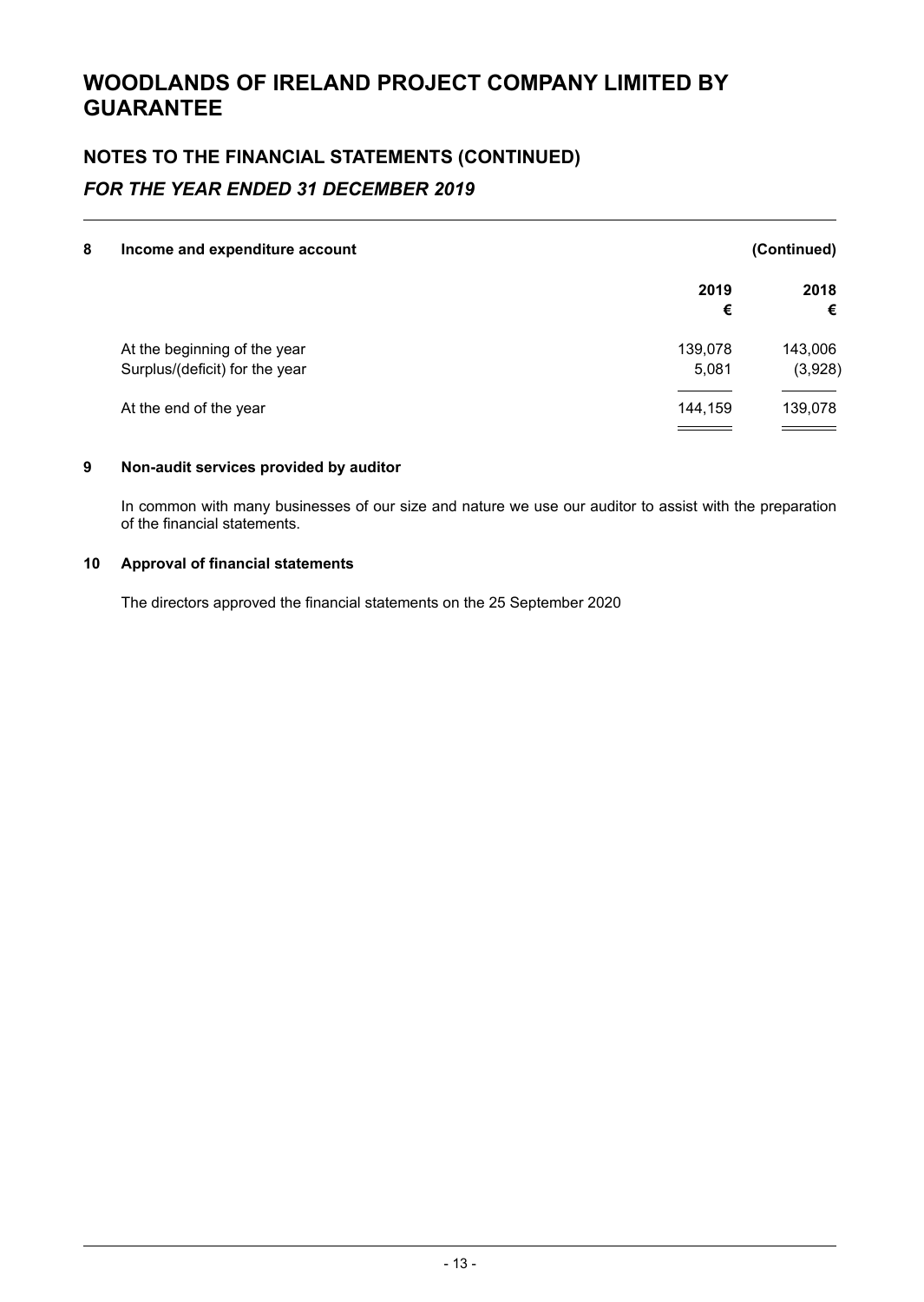# **MANAGEMENT INFORMATION**

**FOR THE YEAR ENDED 31 DECEMBER 2019**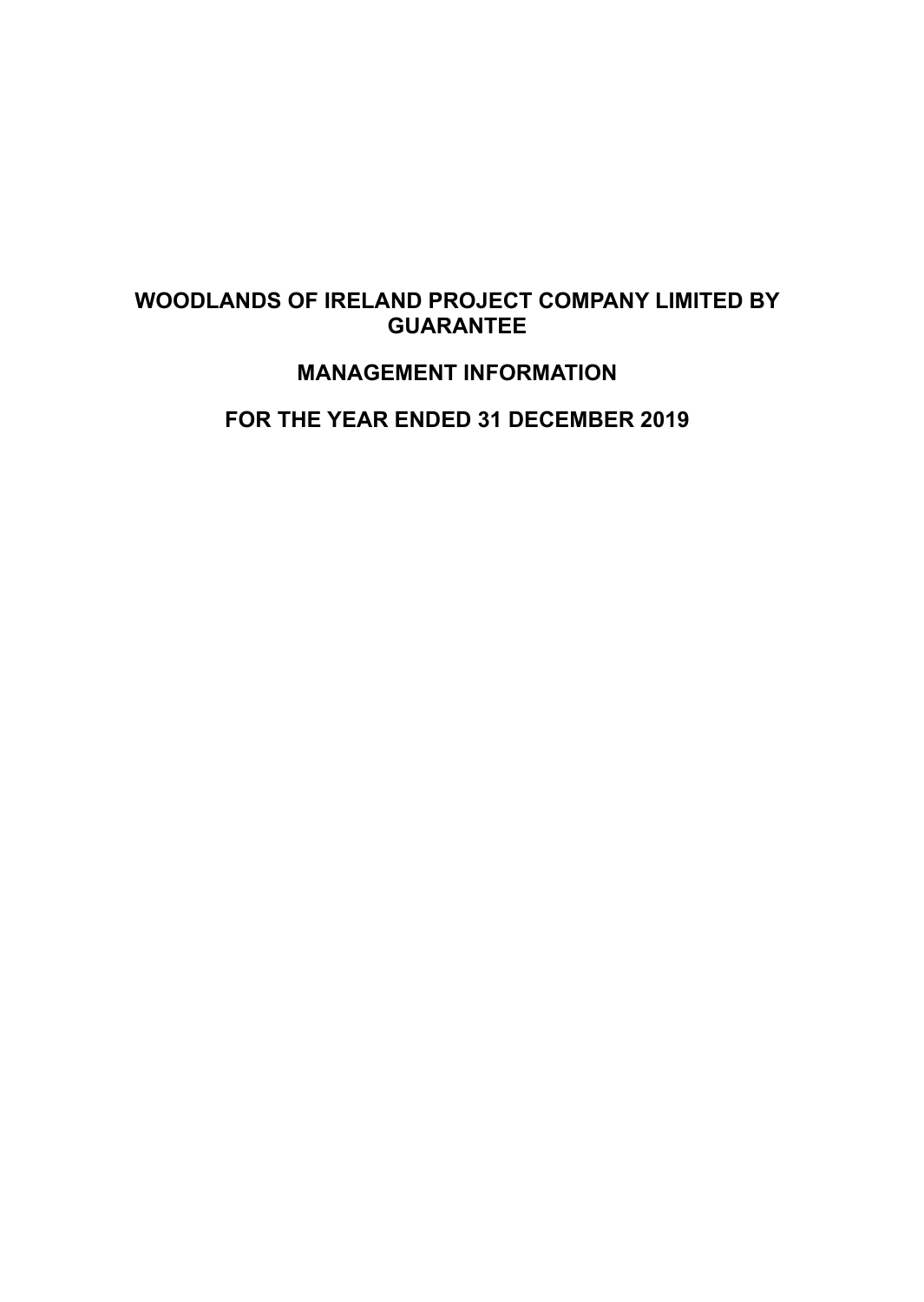# **DETAILED TRADING AND INCOME AND EXPENDITURE ACCOUNT** *FOR THE YEAR ENDED 31 DECEMBER 2019*

|                                                |   | 2019       |   | 2018      |
|------------------------------------------------|---|------------|---|-----------|
|                                                | € | €          | € | €         |
| <b>Income</b>                                  |   |            |   |           |
| Department of Agriculture, Fisheries and Food  |   | 38,029     |   | 38,496    |
| Department of Arts, Heritage and the Gaeltacht |   | 38,500     |   | 38,500    |
| The Heritage Council                           |   | 32,000     |   | 32,000    |
| Other income                                   |   | 19,871     |   | 167       |
|                                                |   | 128,400    |   | 109,163   |
| <b>Administrative expenses</b>                 |   | (123, 319) |   | (113,091) |
| <b>Operating surplus/(deficit)</b>             |   | 5,081      |   | (3,928)   |